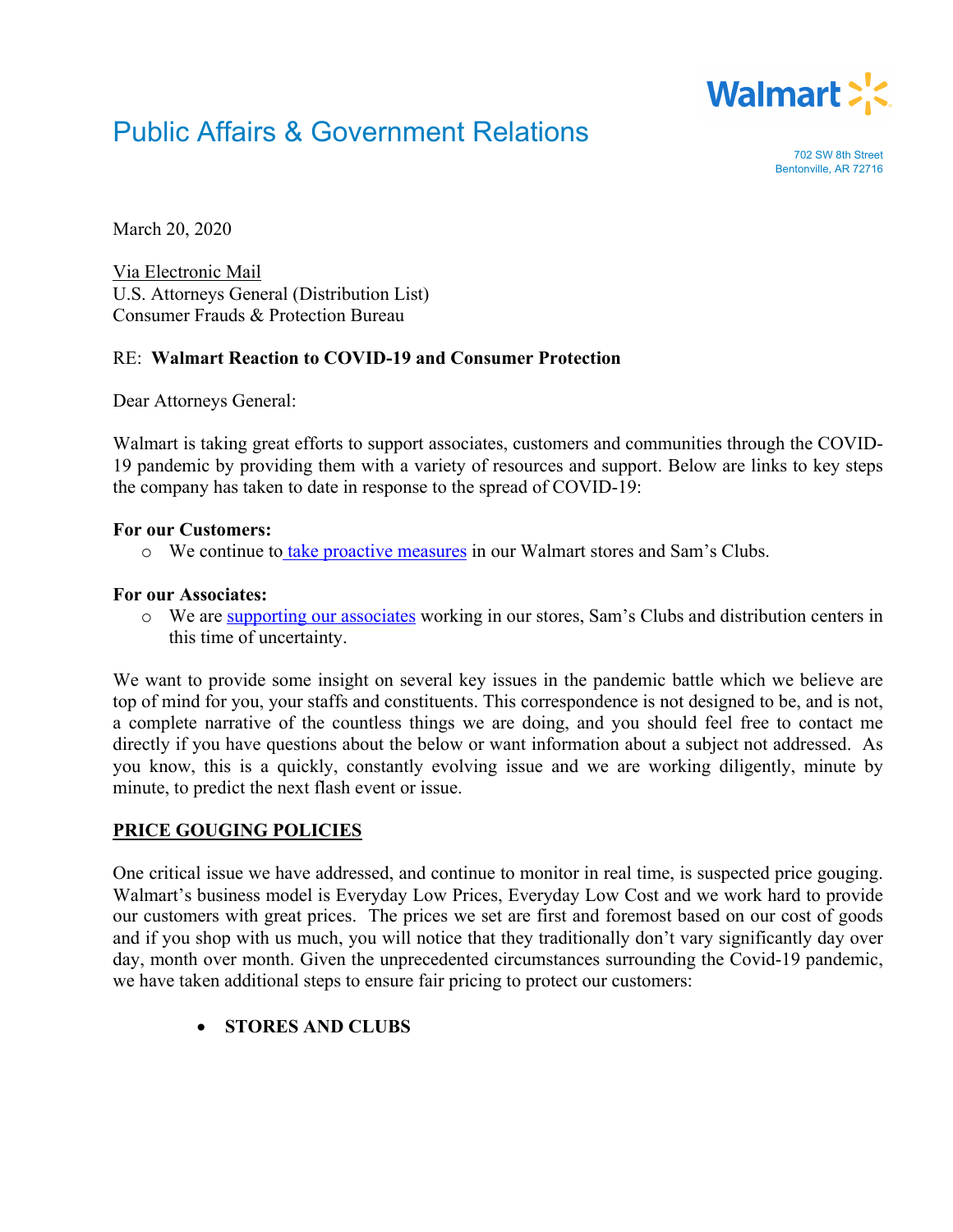

Earlier this week the Walmart and Sam's Club Home Offices (Home Office) implemented a systemsbased price freeze on certain products, including critical items like soaps, hand sanitizers, water, and cleaning supplies sold in our stores and clubs (Discount Stores, Supercenters, Neighborhood Markets and Sam's Clubs). Pricing of product is established centrally at the Walmart Home Office and is coded into our Point of Sale (POS) system. The price freeze currently in place prevents prices from being raised or lowered by our Home Office Merchandising teams until the price block is lifted. Again, just to be clear on this critical point, prices in our POS system were "locked" earlier this week and we have taken no steps at the Home Office to unlock those prices.

While the price freeze is in place, stores and clubs do not have the ability to independently change prices in our POS system, but can during individual transactions adjust the price of items to resolve pricing discrepancies with customers. Stores and clubs are also able to raise the price of an item back to the original pricing established by the Home Office, if they previously marked down the item. However, stores and clubs cannot systematically raise prices on items to levels that exceed the prices established by the Home office.

Please understand that if the current situation impacts Walmart's cost of acquiring goods, the home office may need to adjust prices. If we believe a supplier is taking advantage of the situation and artificially inflating their prices to us, however, we will report that conduct to the proper authorities.

# • **ONLINE**

Walmart.com and Samsclub.com also have implemented pricing measures to attempt to address price gouging concerns. For products sold by Walmart and Sam's Club online, we are monitoring the prices on commodities and consumer household items to ensure that prices, which typically are dynamic and may fluctuate based on competitive pricing, remain at a reasonable level.

On Walmart Marketplace, which is a platform to enable third-party sellers to offer their products for sale to consumers, Walmart has a number of processes in place to attempt to prevent price gouging by third party sellers. First, Walmart requires all sellers to comply with its Pricing Policy. Although sellers price the items that they sell in their discretion, they are required to maintain fair pricing practices. Under our Pricing Rule, Walmart will automatically unpublish items that are priced substantially in excess of prices recently offered on Walmart Marketplace or on competing sites, or that appear to be the subject of price gouging, or other unfair or abusive pricing practices.

In light of the volatile circumstances surrounding the pandemic, beginning in January 2020, we reviewed relevant products and pricing to ensure that our automated rules were appropriately capturing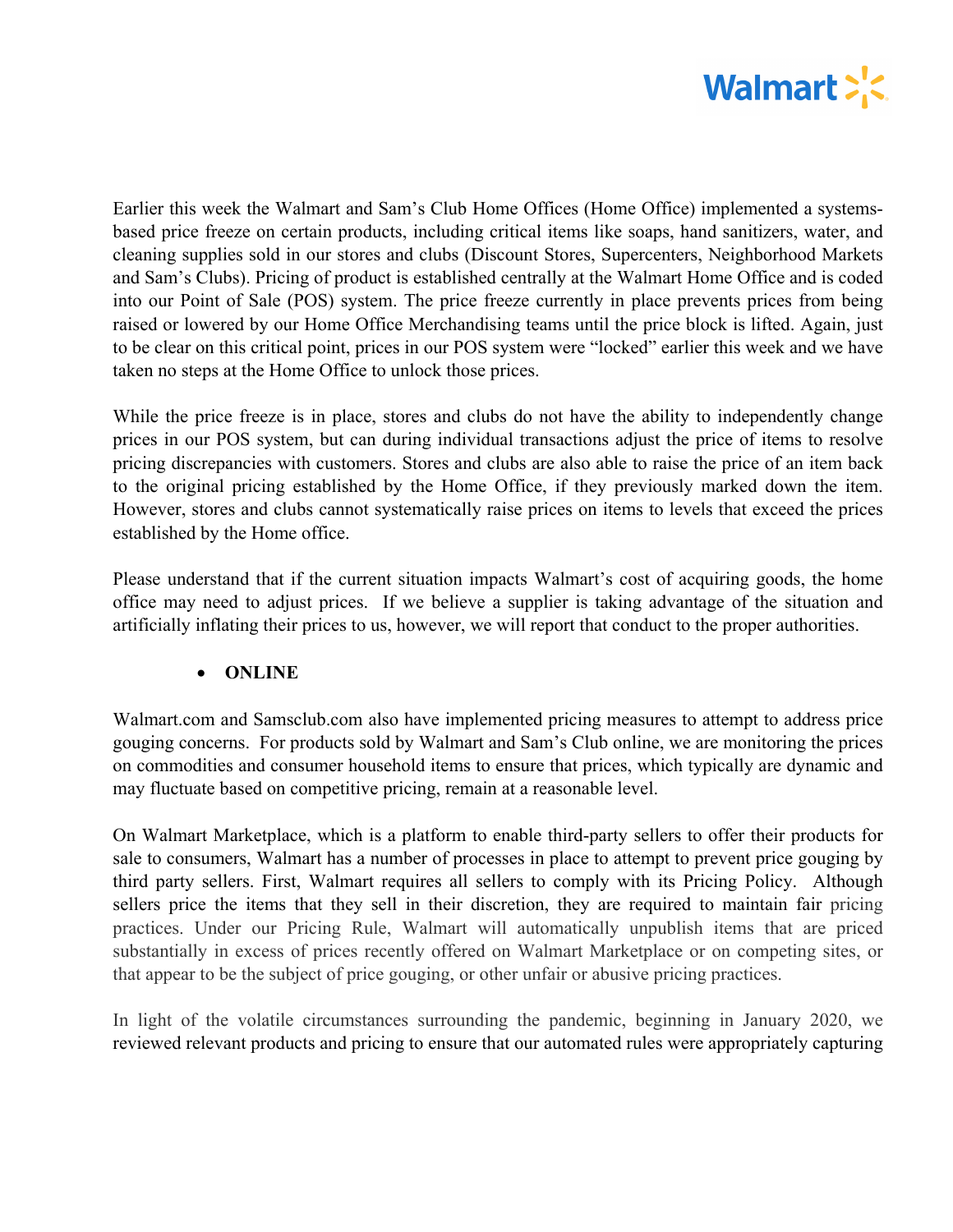

new and existing items to protect against violations of our Pricing Policy. We also have amended our existing automated rules to review the entire catalogue of items to target any Marketplace items that appeared to make unauthorized medical claims related to the coronavirus, and automatically removed those items. The items removed in accordance with this rule often also violate the Pricing Policy.

We will continue to enhance these rules to take new issues or risks into account, including seller behavior that appears to attempt to circumvent our automated detection rules. In addition, we have tasked policy specialist teams to conduct systematic site searches and audit listings against the Pricing Policy and immediately remove items in violation. Finally, in addition to the removal of items, we have engaged in seller outreach and education to reinforce the Pricing Policy and its requirements. We also have strengthened our enforcement against sellers to combat potential price gouging, including suspending sellers, and restricting sellers from listing new items in certain categories.

## **MONITORING PRODUCT CLAIMS RE: CORONAVIRUS**

Walmart and Sam's Club expect our suppliers to offer our customers quality products and obligate them to ensure their products meet all applicable laws and regulations, including those related to labeling. As the current contagion concern expanded, we communicated with the teams responsible for purchasing items for our shelves and provided specific guidance related to medical claims specific to the coronavirus.

Specifically, on March 12 we sent a note to all Walmart and Sam's Club merchants and buyers advising them to be especially vigilant as they consider buying products making any claims related to Coronavirus and/or the COVID-19 disease. We reinforced that before buying any product making such claims, they should confirm that the product is registered with the U.S. Environmental Protection Agency (EPA) for disinfectant products, approved by the U.S. Food and Drug Administration (FDA) for claims about mitigation of the virus on humans, and that all such claims are substantiated. Our guidance specifically referenced the federal requirements for claims about disinfectant products and those for products claiming mitigation of the virus on humans. We directed our merchants to require the supplier verify the following before buying any product with claims related to/ COVID-19:

- o EPA registration for disinfectant products (or independently confirm registration at the EPAs dedicated Coronavirus database).
- o FDA approval for products claiming to mitigate the virus' impact on humans.
- o That all claims are truthful and substantiated.

## **OPERATION ADJUSTMENTS and CLEANING/SANITIZING**